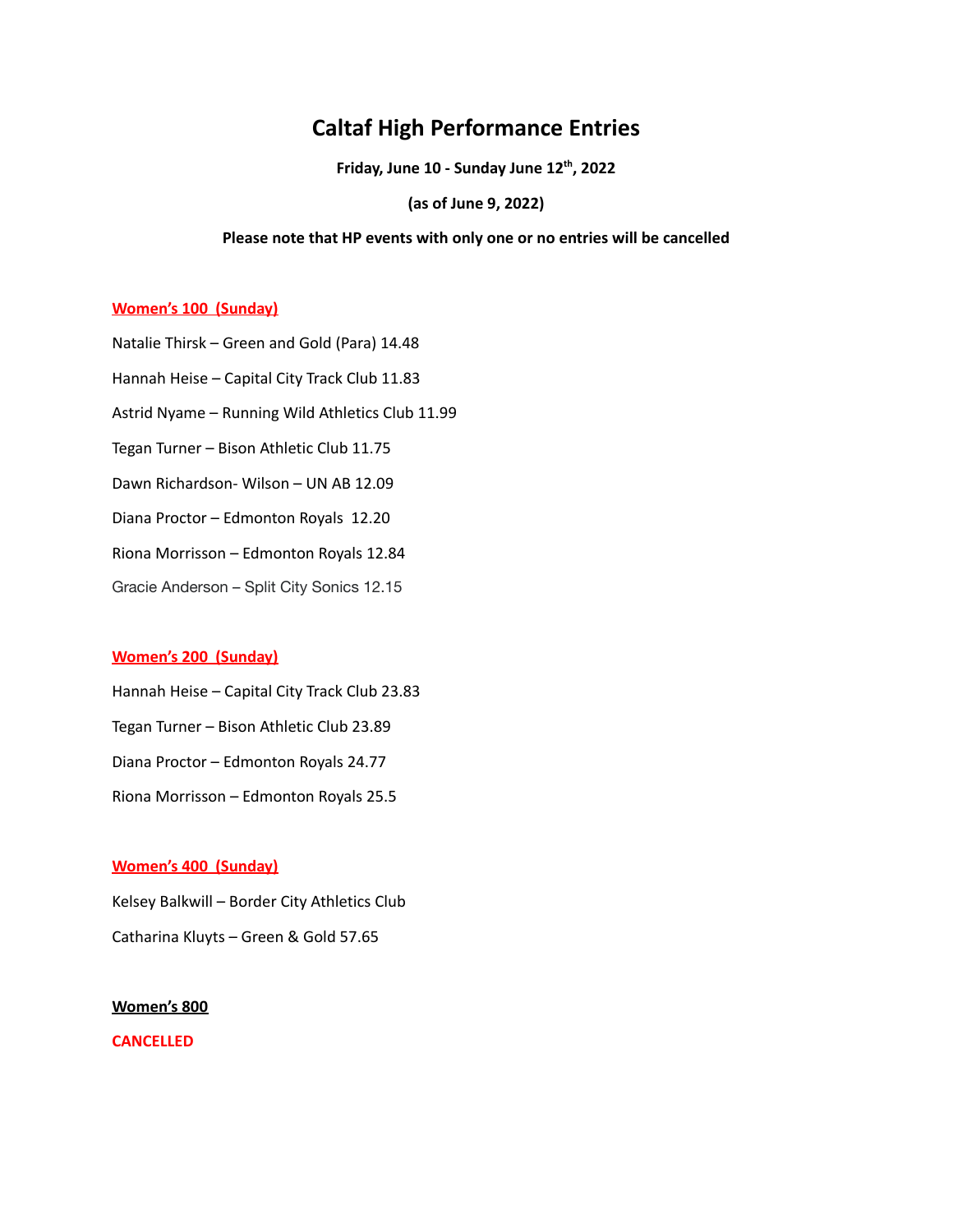## **Men's 100 (Sunday)**

Malachi Murray – Capital City Track Club 10.23 Kudakwashe Murasiranwa – Capital City Track Club 10.58 Benjamin Williams – Running Room Athletics Club 10.31 Usheoritse Itsekiri – University of Regina 10.02 Jeremiah Lauzon - Alberta Speed School T C 10.67

# **Men's 200 (Sunday)**

Malachi Murray – Capital City Track Club 20.91 Kudakwashe Murasiranwa – Capital City Track Club 21.53 Benjamin Williams – Running Room Athletics Club 20.83 Jeremiah Lauzon - Alberta Speed School T C 21.12 Karson Lehner – Running Wild Athletics 21.46 Austin Cole – Capital City Track Club 20.91

## **Men's 400 (Sunday)**

Austin Cole – Capital City Track Club 46.69 Elliott Maclennan – Running Room 49.15

**Men's 800 (Sunday)**

**CANCELLED**

#### **Men's 400m Hurdles (Friday)**

Joshua Adhemar - Coquitlam Cheetahs 52.51